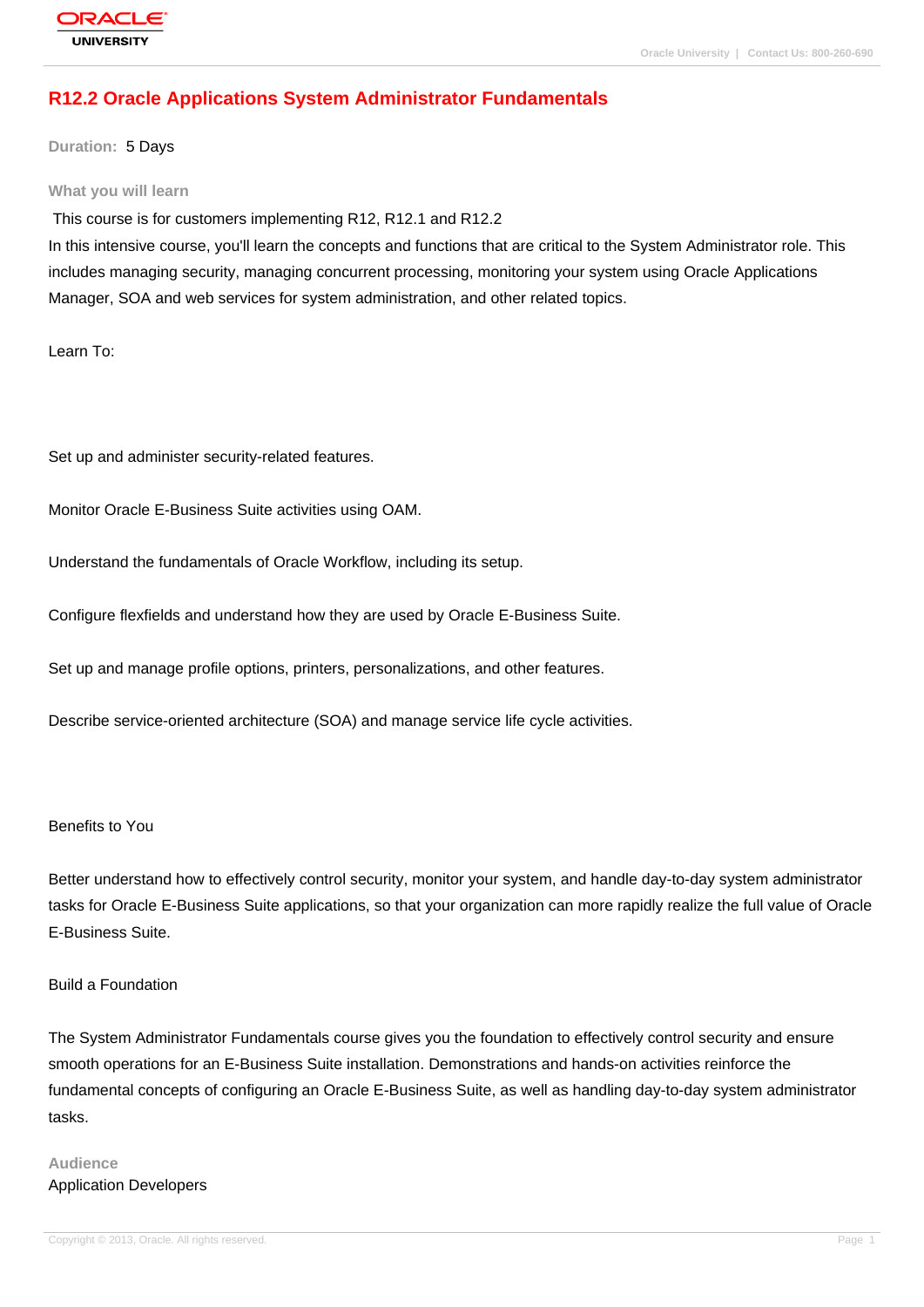Functional Implementer Support Engineer Technical Administrator

# **Course Objectives**

Describe Oracle Workflow

Understand concurrent processing

Describe diagnostics and troubleshooting tools for Oracle E-Business Suite

Define profile option values

Set up auditing

Set up printing

Manage Folders

Implement function security

Implement Oracle User Management

Implement flexfields

Manage the Oracle E-Business Suite with Oracle Applications Manager

#### **Course Topics**

#### **Oracle E-Business Suite System Administrative Responsibilities**

System Administrative Responsibilities System Administration Responsibility System Administrator Responsibility Functional Administrator and Functional Developer Responsibility Integrated SOA Gateway Responsibility

#### **Oracle E-Business Suite Security**

Successive Layers of Access Control Function Security Data Security Role Based Access Control (RBAC) Delegated Administration Simplified User Management

**Function Security** Users Custom Applications Menus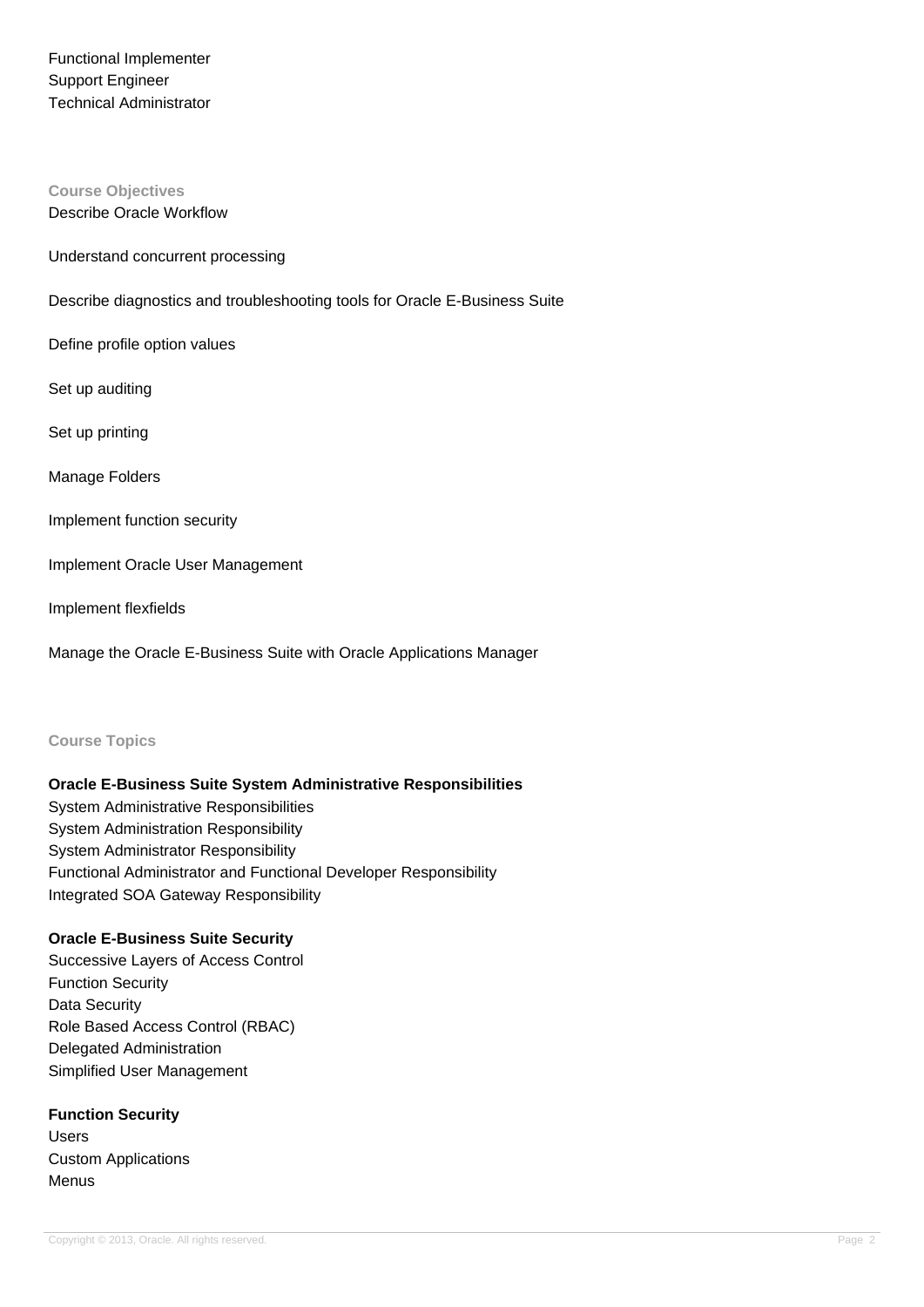**Responsibilities** Functions

#### **Data Security**

**Objects Grants** Permissions and Permission Sets Data Security Policies

### **Oracle User Management**

Access Control Model RBAC Delegated Administration Self-Service and Approval features

### **Concurrent Programs and Requests**

Lifecycle of a Concurrent Request Managing Concurrent Requests Request Sets Viewing Request Output Defining a Custom Concurrent Program

# **Administering Concurrent Managers**

Generic Service Management (GSM) Concurrent Managers Concurrent Manager Workshifts Conflict Domains Internal Concurrent Managers Internal Monitors Transaction Managers Parallel Concurrent Processing

# **Oracle Applications Manager (OAM)**

Benefits of Oracle Applications Manager OAM Dashboard OAM Site Map System Monitoring Diagnostic Tools in OAM Support Cart

# **Profile Options**

Personal Profile Values System Profile Values Profile Hierarchy Levels Profile Categories

### **Oracle Workflow**

Business Processes System Integration with Oracle Workflow Workflow Architecture Workflow Engine Workflow Builder